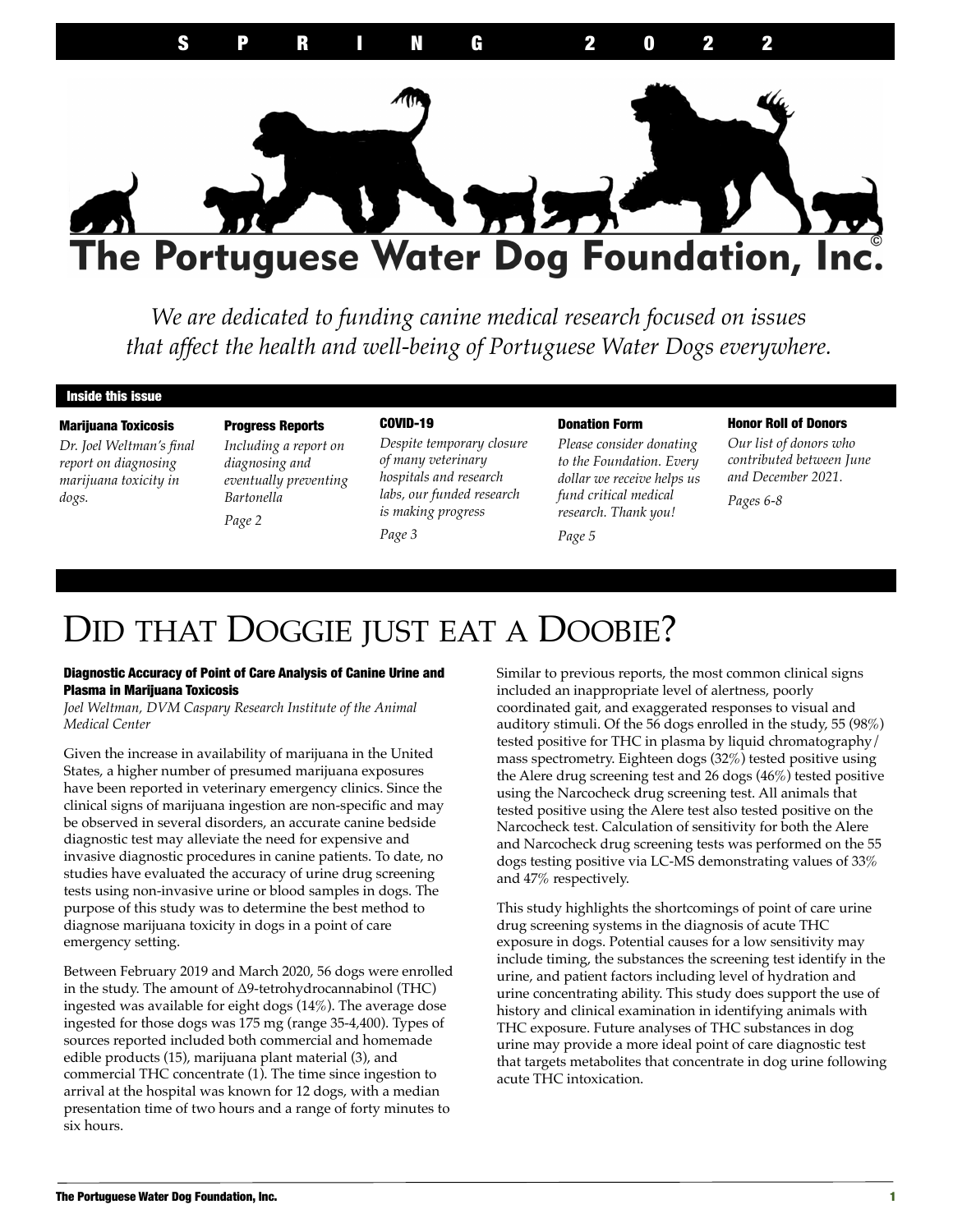### FINANCIAL FOUNDERS

*Carole Doerr-Allen*

*Jim & Ann Gardner Arens*

*Joan C. & Paul S. Bendure*

*Norman & Susan Bogdanow*

*Dr. Virginia Brown*

*Cathy Cates & Charles White & Skyline Art, Inc.*

*Janet Danford-Comer & The Ralph E. Danford Trust*

*Adelaide & Lorenz Cueni*

*Jane & Stu Freeman*

*Hank & Rita Galaska*

*Mary C. & Bill Harkins*

*Theresa D. Herman*

*Linda Hanson & Mike Korchinsky*

*Pat Hogan*

*Linda K. & Krista K. Hunt*

*Maralee Johnson*

*Andrew & Angela Kalmanash/Ruff Wave PWDs*

*Jayne L. Kenyon*

*Carolyn Miller Knutson*

*Jessie & Chuck Kushell, in memory of CH Camerell's Duel at Diablo*

*Joan & Richard Lehach, in honor of Pico do Mar & Cutwater Night Rider*

*Joan Lehman, "Southfield"*

*Carol M. Mattingley & Ann Bowley*

*The McEwen Family Foundation*

*Art & Jane McEwen, in honor of "Delilah"*

*Norm & Jan Mosher, in memory of Camerell's Dominicao & CH High Meadow Alexis of Brinmar*

*Maryanne B. Murray & Linwood A. Kulp, Jr.*

*J. D. & Ann Northway, in memory of "Cassie"*

*John P. Piper & Deborah J. Tuttle*

*Dorothy Rouse-Bottom, in honor of CH Carousel Fayre Britomart & CH Celey's Septimius Severus, her son*

*Robert & Virginia Santoli*

*Joseph & Maria C. Schoenfelder*

*Charles & Marge Schreiber*

*B. J. Ridings Shaffer*

*Elaine Suter*

*Susan Shaw Teasley*

*Geri Zuckerman* 

# FINAL REPORT

#### Examination of the Effects of Cannabidiol on Canine Neoplastic Cell Apoptosis/Autophagy and Potential for Chemotherapy Resistance or Sensitivity

*Joseph Wakshlag, DVM, PhD, Cornell University* 

Currently the use of cannabidiol (CBD) rich extracts for canine oncology patients is common, yet there is no data in canine oncology regarding the effects of CBD on canine cancer cells. Oncologists are wary of CBD use in their patients due to a lack of knowledge regarding the effects of CBD during chemotherapy. Initial studies on cytotoxicity by the research team show that CBD has cytotoxic activity on a variety of canine cancer cell lines at modest concentrations in the laboratory. These effects cause apoptosis, or programmed cell death, within a very short time frame, suggesting a discrete mechanism.

The objective of this study has been two-fold; 1) to determine if co-treatment of cancer cells with a common chemotherapeutic (doxorubicin) and CBD at varying concentrations affects chemotherapeutic cytotoxicity, and 2) to examine the molecular framework of the cell death response looking at the most commonly implicated pathways targeted in canine cancer treatment, including mechanisms of cell signaling and autophagy (removal of damaged cells).

Investigators found that CBD is effective at hindering cell proliferation and induction of autophagy and apoptosis rapidly across neoplastic cell lines. Further clinical trials are needed to understand its efficacy and interactions with traditional chemotherapy. Over the last 6 months we have completed some of the mitochondrial data that was no part of the initial publication and was the third aim of our study to further examine mitochondrial influence on the overall apoptotic response. Flow cytometry assays are not showing that mitochondrial perturbations do not supersede the apoptotic response in these cell lines and that CBD treatment does not act as a potent free radical scavenger or generator that may be influencing mitochondrial function during CBD treatment

### PROGRESS REPORT

#### Bladder Carcinogen Exposures in Pet Dogs

*Lauren Trepanier, DVM, PhD, University of Wisconsin, Madison* 

Bladder cancer is an aggressive cancer that affects approximately 20,000 dogs per year, and often leads to euthanasia. Certain breeds have a higher incidence of bladder cancer but genetic studies even in the highest risk breeds have been inconclusive and still indicate influence from environmental exposures. These investigators propose that specific household environmental chemical exposures contribute to the risk of bladder cancer in dogs. In this study, they hope to measure urinary concentrations of five different chemicals that are known or suspected to be bladder carcinogens, in dogs with bladder cancer compared to unaffected dogs. The investigators will determine whether the presence of certain chemicals is associated with household exposures, based on owner questionnaires and household proximity to industrial sites. Finally, they will determine whether urinary chemical concentrations are linked to early DNA damage in the urinary cells of healthy dogs that do not have bladder cancer. The overall goal of this study is to provide veterinarians and dog owners with evidence-based bladder cancer prevention strategies.

Bladder cancer case recruitment has picked up thanks to a new alliance with Antech, which is attaching the study flyer to all BRAF urine tests that are positive for bladder cancer. We are now enrolling 2-3 dogs with bladder cancer per month. We also have a list of possible matched controls through our expanded outreach through Facebook. We have urine banked and questionnaire data encoded for all dog kits that have been returned to us. We have also obtained additional funding to add analyses of arsenic in tap water and household dust, and the chemical acrolein in household air, in a subset of dog households. We look forward to analyzing the data as it becomes available.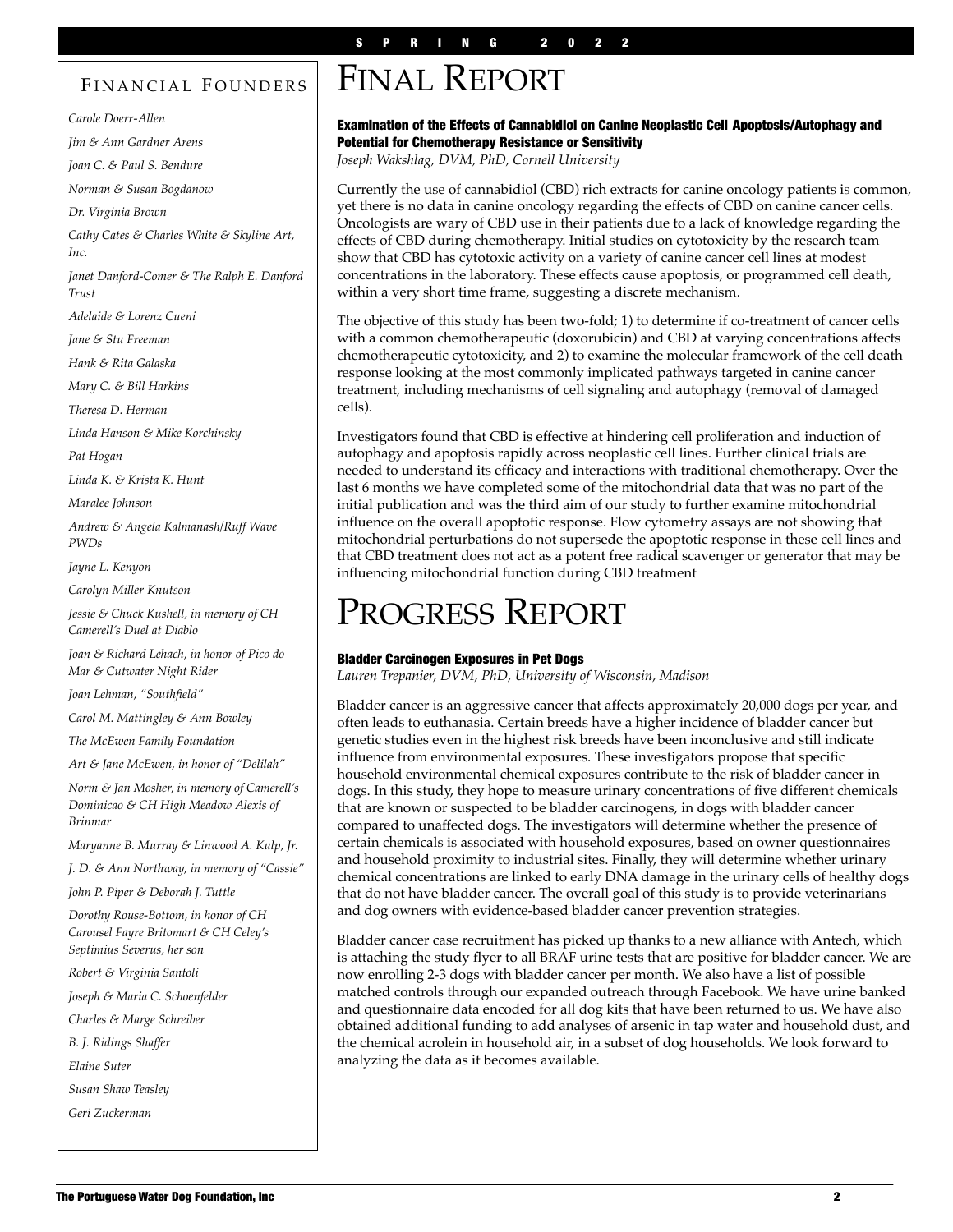# ADDITIONAL PROGRESS REPORTS

#### Clinical Trial for Evaluation of Propranolol and Doxorubicin in the Treatment of Canine Hemangiosarcoma

*Erin Dickerson, PhD and Antonella Borgatti, DVM, MS, University of Minnesota* 

Canine hemangiosarcoma is a largely incurable cancer in dogs, and treatment approaches to improve outcomes have remained relatively stagnant over the past few decades. Treatment remains a challenge partly because the cancer is frequently detected at an advanced stage and because these tumors are often resistant to chemotherapies. Recently published reports showed that propranolol, a drug used to treat heart disease in humans and dogs, substantially increased the survival time of human angiosarcoma patients when used in combination with standard of care treatments. Propranolol was also shown to sensitize hemangiosarcoma cells to doxorubicin, providing a more effective way to kill tumor cells. Because angiosarcoma is strikingly similar to canine hemangiosarcoma, this multi-institutional clinical trial has been designed to determine the efficacy of propranolol in dogs with hemangiosarcoma when used in combination with surgery and chemotherapy. The main goal of the study is to establish whether propranolol in combination with doxorubicin following surgery improves outcomes for dogs when compared to the use of chemotherapy and surgery alone. The investigators will also evaluate the plasma concentrations of propranolol achieved during dosing to assess whether the levels of propranolol correlate to survival times. If successful, the findings from this approach will be rapidly conveyed to the veterinary community, and the guidelines provided to clinicians for the use of propranolol and doxorubicin for the treatment of canine hemangiosarcoma.

As of June 27, 2021, we have enrolled 18 dogs in the study and no dose limiting toxicities within the initial 21-day assessment period have been observed. Based on these results, we are continuing to enroll dogs at the highest dose of propranolol (1.3 mg/kg) being tested.

Propranolol and doxorubicin levels in the blood from all of the dogs enrolled to date have been analyzed. Currently six dogs enrolled in the study are alive while twelve dogs have succumbed to their disease.

Two of the dogs have survived for two years or more, and six dogs have lived longer than six months.

Enrollment of dogs into the study was severely delayed by approximately six months due to the COVID-19 pandemic. The pace of enrollment is currently increasing, and we expect to enroll the final two dogs soon. We also plan to complete the analysis of drug levels (propranolol and doxorubicin) in the blood samples. Due to delays related to the pandemic, we plan to request an extension of the study in order to provide a complete follow up (up to one year) for all of the dogs enrolled.

#### Reprogramming the Tumor Immune Niche in Canine Hemangiosarcoma

*Jong Hyuk Kim, DVM, PhD, University of Minnesota* 

The malignant tumor of hemangiosarcoma is seen frequently in older Golden Retrievers, German Shepherd Dogs, Portuguese Water Dogs, Labrador Retrievers, and Schnauzers, but it can occur in any dog of any breed at any age. Survival times of dogs with the tumor are short, even with surgical removal and standard of care treatment. Inflammation within the tumor tissue is common in canine HSA, and the immune response may contribute to tumor heterogeneity and prognosis for the dog. Yet, the immunological features in the context of the HSA niche are virtually unknown. The investigators have found that HSA cells have a strong capacity to promote proliferation and differentiation of hematopoietic stem and progenitor cells, with increased inflammatory cytokines, suggesting a niche regulatory function of HSA cells. This study will focus on understanding the functional relationships between HSA cells and immune cells that contribute to the tumor niche to identify molecular mechanisms that regulate critical signaling pathways in canine HSA. This approach will improve our understanding of the tumor immunity and heterogeneity, as well as aid in patient selection for novel immunotherapies.

Over the past six months, researchers have continued work to examine molecular and functional changes induced by PIK3CA gene mutations in canine HSA cells. Our data reveal that PI3K inhibitors increase DNA damage greater in HSA cells with PIK3CA mutations than cells without the mutations (i.e., wild-type cells), which

depends on a drug dose. We also show that PIK3CA mutant HSA cells have strong functional activity to modulate intracellular signaling pathways in response to PI3K inhibitors. PI3K inhibitors influence not only a handful of molecules, but also many genes simultaneously: they induce changes in global gene expression. We have identified significant gene clusters that are differently regulated by PI3K inhibitors in PIK3CA mutant HSA cells by bioinformatic and computational analyses. Specifically, the PI3K inhibitors dysregulate multiple genes that are important for immune functions. The tumor niche is a pivotal tissue environment where the tumor cells maintain their cellular functions to grow and survive. Thus, therapeutic approaches by killing tumor cells and disrupting the tumor niche at the same time have potentials to inhibit tumor progression effectively. The results of this project suggest potential approaches to develop novel chemotherapy targeting the PI3K pathway, especially in dogs with HSA where PIK3CA mutations are detected. Our work continues to define specific gene candidates that contribute to the establishment of the tumor immune niche, and it will also help develop novel combined immunotherapies for canine HSA.

#### Transcriptional Profiling of Canine Soft Tissue Sarcoma

*Andrew Miller, DVM, Cornell University* 

Soft tissue sarcomas account for 10-15% of all skin and subcutaneous cancers in dogs. Traditionally, biopsy and subsequent histology have been the primary means of diagnosing these cancers. The histology is assigned to one of three grades ranging from low (grade I), intermediate (grade II), and high (grade III). Histologic grade is currently the key criterion for guiding treatment and determining patient outcome. However, in human medicine and pathology, soft tissue sarcomas are diagnosed with a hybrid approach that involves both histologic features and genetic analysis of the tumor sample. This genetic analysis guides further treatment, aids in developing accurate follow-up information, and has been shown to have a positive effect on patient outcome and survival. Despite how common soft tissue sarcomas are in the dog, current veterinary care still relies solely on the histologic grade, which is subjective at best, and does not incorporate genetic data into the diagnostic plan.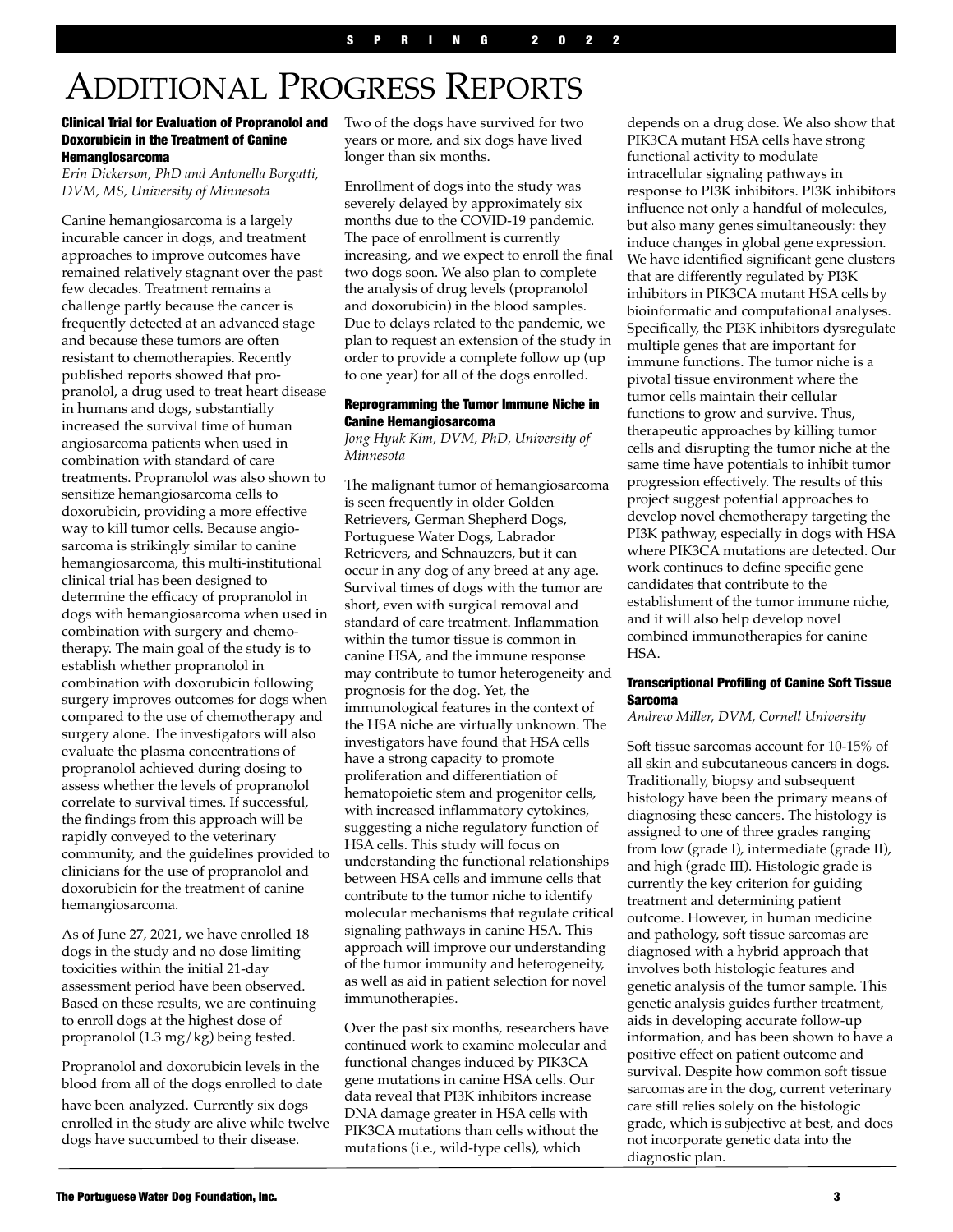# ADDITIONAL PROGRESS REPORTS

#### Transcriptional Profiling of Canine Soft Tissue Sarcoma (continued)

*Andrew Miller, DVM, Cornell University* 

This study will perform transcriptome analysis on 300 canine soft tissue sarcomas in order to establish the transcriptome profile of canine soft tissue sarcoma and correlate this transcriptome to patient follow-up. This will allow for the formation of a hybrid diagnostic approach that will provide more accurate inform-ation to inform the prognosis for dogs afflicted with soft tissue sarcoma.

Soft tissue sarcoma (STS) encompasses a number of neoplasms that are derived from mesenchymal cells including fibrosarcoma, myxosarcoma, hemangiopericytoma, and undifferentiated sarcoma. In the dog, STSs arise frequently in the dermis/subcutis and represent up to 15% of the neoplasms in this location. Our primary aim of this grant was to collect cases of canine STS for histologic and gene expression analysis. The second set of 100 cases have been trimmed to 98 cases due to impurities that altered expression data in 2 cases. This is a very good recovery rate and we have performed the initial sequencing analysis. We will begin to collect the third set of 100 cases in the next several months. At the end of the third year, we will pull together additional cases to bring our final number back up to the original 300.

#### Identification of Bartonella henselae In Vivo Induced Antigens for Development of a Reliable Serodiagnostic Assay for Canine **Bartonellos**

*Edward Breitschwerdt, DVM, North Carolina State University* 

Bartonella, a genus of gram-negative bacteria, are associated with a wide spectrum of life-threatening diseases in animals and humans. More than 40 Bartonella species have been reported to infect mammalian reservoir hosts, and infection often leads to chronic bacteremia. At least ten Bartonella species have been implicated in association with serious diseases in dogs, including endocarditis, hemangiosarcoma, myocarditis, peliosis hepatis, polyarthritis and vasculitis. Despite biomedical advances and ongoing research in the field of canine bartonelloses, currently available PCR, culture, and serological based assays lack

sensitivity for diagnosis of bartonelloses. Dogs throughout the United States and much of the world are exposed to Bartonella species. From a public health perspective there is an increased risk of direct and vector-borne transmission of Bartonella species from animals to humans. These factors justify the need for the ongoing development of a reliable serodiagnostic modality and ultimately an effective vaccine for prevention of bartonelloses in dogs. We will employ In-Vivo Induced Antigen Technology (IVIAT) to identify Bartonella in-vivo induced antigens, which will allow us to evaluate their potential as diagnostic markers for canine bartonelloses. The goal of this study is the development of a novel and sensitive ELISA assay for diagnosing Bartonella infection in dogs and will provide insights into the development of effective vaccine candidates for preventing Bartonella infection.

During the past 4 years, our research group has documented that current serological assays lack sensitivity, specificity, or both for assessing exposure to Bartonella spp. in dogs. Thus, when used diagnostically for an individual dog or epidemiologically for the detection of Bartonella spp. antibodies in dog populations, results would be inaccurate due to false-negative (poor sensitivity) or false positive (poor specificity) IFA testing. Importantly, the current "gold standard for Bartonella serodiagnosis in dogs and humans is the indirect immunofluorescent antibody assay or IFA test. Although IFA testing proved to be very specific, the assay was sensitive for detecting antibodies directed against Bartonella species in healthy or sick dogs. In fact, IFA failed to detect antibodies in nearly all dogs diagnosed with hemangiosarcoma that had documented Bartonella species infection, based upon tissue PCR positivity and DNA sequence confirmation. Our initial efforts to improve IFA sensitivity focused on increasing the number of test Bartonella species, where each serum sample was independently tested against eight different species/strains. That approach resulted in a minimal increase in IFA sensitivity and was not economically or technically practical for widespread testing by diagnostic laboratories around the world.

We next investigated a serological technique called Western immunoblotting (WB), which resulted in minor improvement in sensitivity over IFA, but the interpretation of WB patterns among naturally infected dogs varied to the extent that specificity was questionable. We next purified specific proteins that we identified during our WB study to assess our ability to document a serological response in dogs with known Bartonella infections. Five specific immunodominant proteins, as well as peptides from these proteins were purified and evaluated using individual enzyme linked immunabsorbent assays (ELISA). Compared to IFA or WB, two of these protein targets had markedly improved and diagnostically acceptable sensitivity and specificity indices to warrant additional evaluation.

Concurrently, we used a novel immunoscreening-based genetic approach referred to as in vivo induced antigen technology (IVIAT) to identify Bartonella in vivo induced antigens that were not identified using our prior research approaches. The IVIAT approach utilizes pooled immune sera from known infected dogs, adsorbed using the in vitro-grown pathogen (Bartonella henselae) to screen inducible recombinant genomic DNA libraries prepared from the cognate pathogen. This is a fancy way of stating that we used a more targeted "genetic" approach to determine which specific Bartonella proteins were recognized by known infected dogs. This approach yielded two additional diagnostic candidates (proteins), one of which is a protein that has not been identified in other bacteria. To achieve optimal sensitivity and specificity results, more research is necessary to generate a specific ELISA assay targeting one or a combination of our candidate peptides. We will then screen large populations of healthy and sick dogs with the optimized ELISA assay. We are in communication with IDEXX Laboratories, a company we have worked with on SNAP assay development for decades, to determine if the company is willing to collaborate with us on the development of a rapid assay that can be used by veterinarians as a point of care test to determine if a dog has been exposed to a Bartonella species.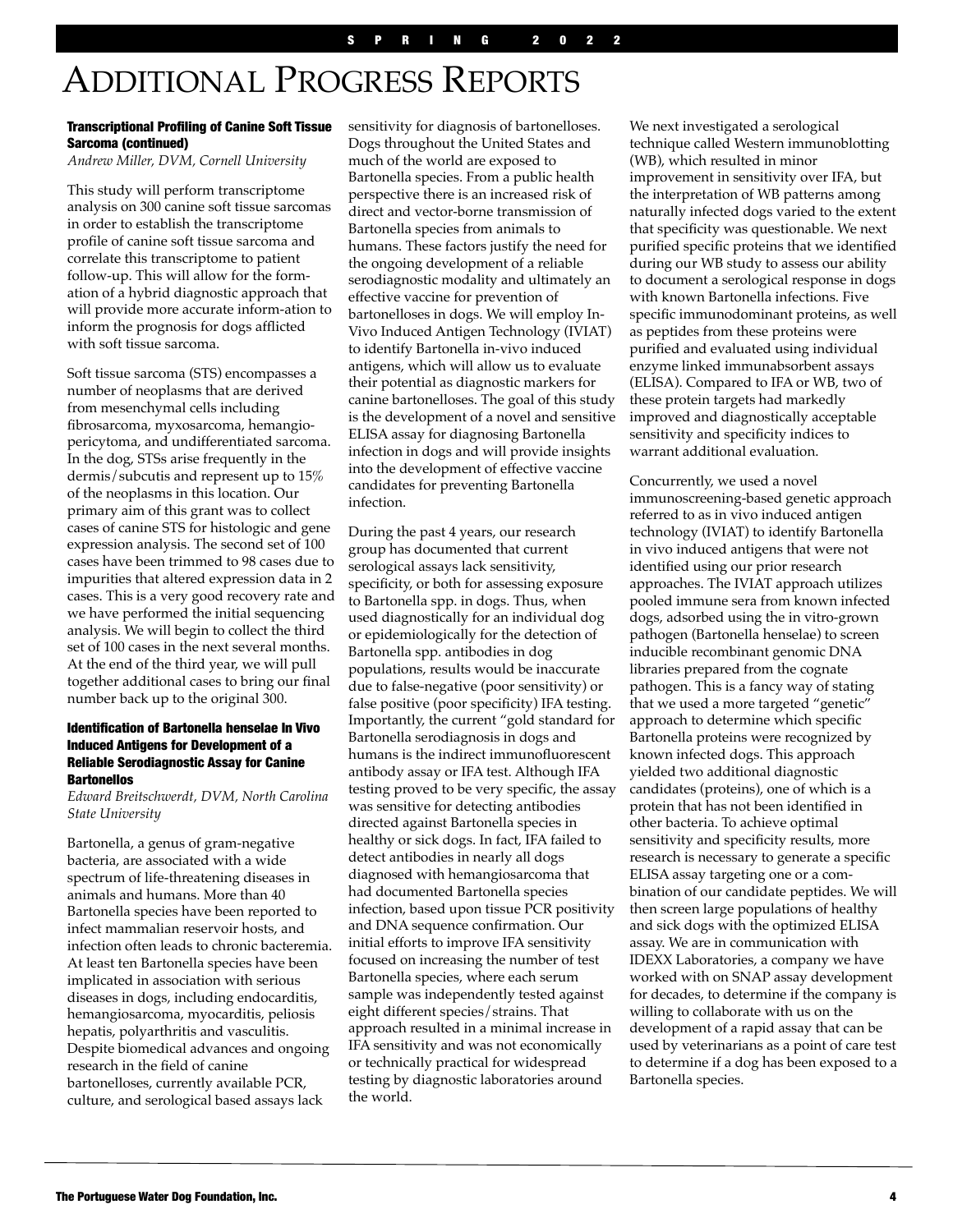

#### The Portuguese Water Dog Foundation, Inc. P.O. Box 203 Parker Ford, PA 19457-0203 Tel 610-707-2589

The Portuguese Water Dog Foundation, Inc. needs your help and support to fund research to improve the quality of life and health of our Portuguese Water Dogs. Your tax-deductible donation, in any amount, would be greatly appreciated. In addition to personal donations, a donation may be made in memory or honor of a friend or loved one, whether human or canine. Donors' names will be kept anonymous upon request.

Donor levels are: Deck Hand (up to \$49) - Sailor (\$50 to \$99) - Boatswain (\$100 to \$249) First Mate (\$250 to \$499) - Captain (\$500 to \$999) - Commodore (\$1,000 or more)

Yes, I want to do my part to help Portuguese Water Dogs.

Enclosed is my donation, in the amount of  $$$ 

#### **Please check one of the following:**

Enclosed is my check payable to PWDF \_\_\_\_\_\_Please charge my credit card (fill in info below)

Credit Cards may be used to DONATE ONLINE at *www.pwdfoundation.org* (Our website is secure and safe.)

| Type of card: VISA ______ MasterCard ______ AMEX _____ Discover _____                                                              |  |  |
|------------------------------------------------------------------------------------------------------------------------------------|--|--|
|                                                                                                                                    |  |  |
| Credit Card Security Code Required (last 3 digits printed above the signature – AmEx 4 digits printed on front of card):           |  |  |
|                                                                                                                                    |  |  |
|                                                                                                                                    |  |  |
|                                                                                                                                    |  |  |
|                                                                                                                                    |  |  |
| Donation is: $\Box$ In memory of $\Box$ In honor of $\Box$ Congrats on your new title $\Box$ Happy Birthday to $\Box$ Thank You to |  |  |
| Please notify the following person(s) of my gift:                                                                                  |  |  |
|                                                                                                                                    |  |  |
|                                                                                                                                    |  |  |
|                                                                                                                                    |  |  |

**Mail checks to PWDF, Inc. P.O. Box 203, Parker Ford, PA 19457-0203 Thank you for your generosity and support of the Portuguese Water Dog Foundation, Inc. Recognized under IRS 501(c) 3 Tax Status — Donations to the Foundation are tax-deductible**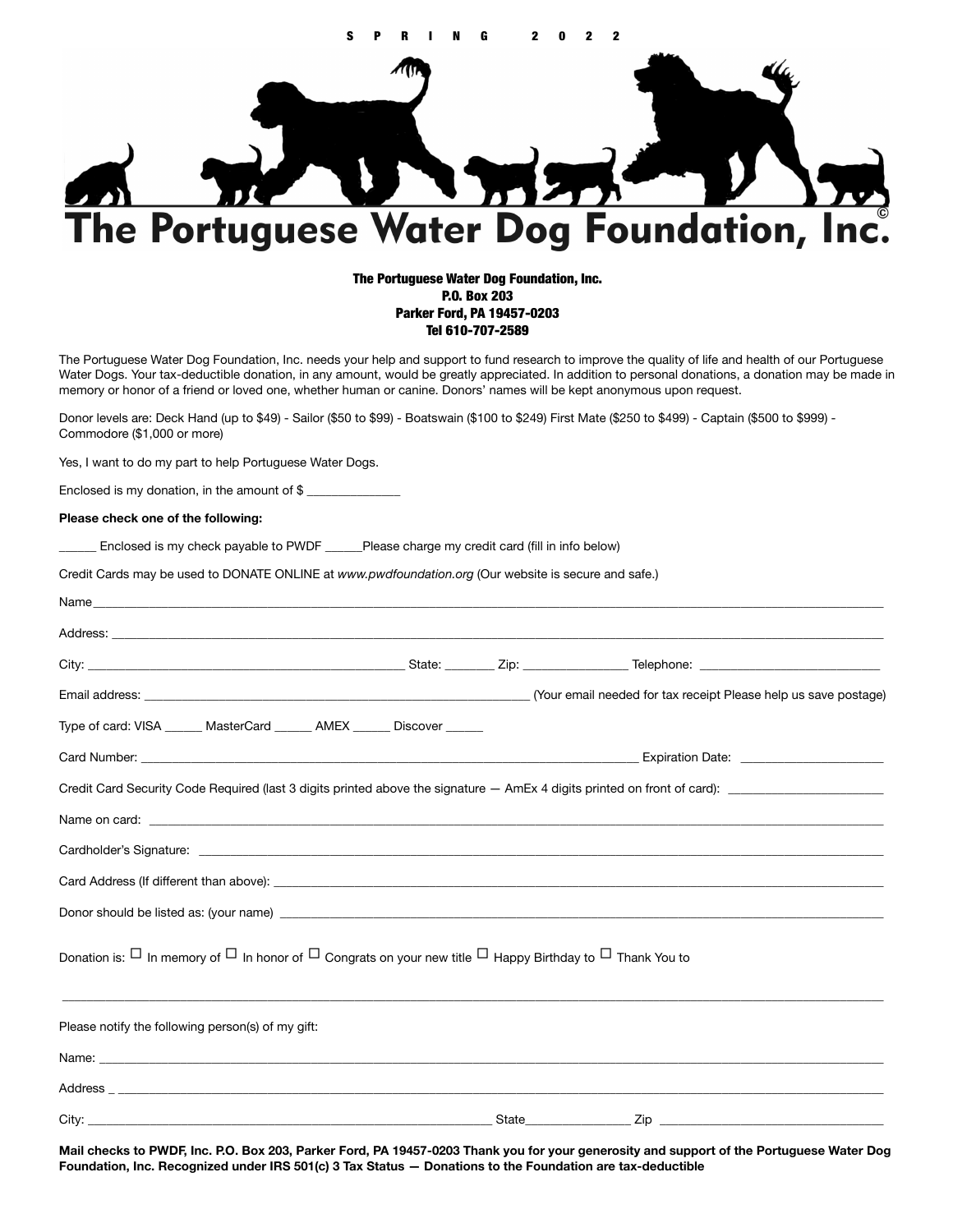# HONOR ROLL OF DONORS

*Thank you to all of you who support the efforts of The Foundation. We appreciate every dollar you donate. And*  we still have much to accomplish. This list includes people who contributed between June and December 2021.

#### Commodore \$1,000 and up

The USSPWD Club, with a membership of over 160, supports the health research for the betterment of our breed

JD Northway in memory of his late wife Ann, and 4 great PWDs Cassie, Splash, Polly and Amanda

Jayne L. Kenyon

Barbara & Donald Niemann

Tom Weissenborn

Chuck & Candi Bubert, in honor of Chugger and Olive who keep us smiling every day

Linda Hunt

Morgan Jennings for hemangiosarcoma research

Gloria Sullivan in honor of "Kissie," Del Sur's Shut Up & Kiss Me

Reba Gonzales for PWD research in honor of Rumba & Tango

The Paulsen Family in honor of Laura Taft

Hodges Family

Schnipper Family in memory of Samson, 2007-2021, always missed, forever loved, never forgotten

Elaine Suter

#### Captain \$500-\$999

Sandy Nicholls

Roberta Knight in memory of Chowdah, my dear special friend

Portuguese Water Dog Club of the Twin Cities

Alan & Constance Buerger in memory of Wilson, loved by Reid & Krista Buerger

Cheryl Hoofnagle in memory of Yardley & Dante

Barbara L. Niemann

Verne Foster in memory of Sloopy

Jim & Judy Kamman

Jane Freeman

Anonymous

Ann McCallum in memory of Sophie and Sasha and to find a cure for canine cancer/ hemangiosarcoma

#### First Mate \$250-\$499

Ron & Martha Barnwell

Keystone Portuguese Water Dog Club in memory of Carolyn Iraggi

Amanda Ford, for the APWDC/PWDCC Water Trial 2021

Dianne Lippoldt in honor of "Rio" Pili Lani's Makapu

Marguerite Kusmider in memory of Mike Mobley

Linda K. & Krista K. Hunt, Kalista in memory of "Heather" GCH CH Kalista's Just Desserts who will be missed

John & Susan Cucura

Heather Tardif Stockard

Janice Butler in memory of the PWDs we have loved and lost and with joy for the future of those PWDs who keep us on our toes every day Michael & Jennifer Greene in memory of Marge Schreiber

Michael & Jennifer Greene in thank you to Windruff Kennel, for Nautica, Nai'a and Sushi

John Northway in honor of JD Northway for Ann, Polly and Samantha

Marcia and Tayler Bingham

Bruce & Karen Rand

Melinda Reid Hatton

Angela Harding in memory of Bear and Worf

John Piper & Deb Tuttle in memory of Carolyn Iraggi, who entrusted us with Rosie, our first PWD. We will never forget Rosie and are forever grateful.

#### Boatswain \$100-\$249

Janet W. Innis

Paul & Jean Nickless in memory of Mike Mobley

Sally & Greg Merz in memory of Mike Mobley Louann Tracy in honor of Mike Mobley

Elle Brunner in memory of Mike Mobley

Susan Kues

Jeffrey Garnett in memory of Mike Mobley, a loving, kind and fun uncle we miss dearly. Sue Edson in memory of Mike Mobley

Gail Maguire in memory of Paula Markiewicz

Jenny Mobley in memory of Dazzle, Baywatch Dazzle with Style THDA TKN CGC WWDX, owned and loved by Anne & Peter Paige. She was small but mighty and a joy to watch!

Benita Bottom in memory of Nittany and Hogan

Sandra Iwaszko in honor of the PWD PSG

Geralyn Smith

Myrna Sturgill

Valerie Tangen in memory of "JoJo" Lookout Wind and Rain and Fire VCD1, RA, AXJ, XF, CGC, TD, CD, MAC-3, WWD, 4/5 Courier Club, C-ATCH2, CT-ATCH2

Nutmeg Portuguese Water Dog Club in memory of Paul Markiewicz

Peter J. Shea in honor of the PWD Foundation Addison's Campaign

Paul F. Hancock

Laura Fosholt for cancer research in memory of Cheza and Meigo, always loved and never forgotten

Ken & Kathy Tallering

Katherine Twain in memory of Alto Mare "Django" of Topnotch

Rick & Cindy Eastman

Stephen & Debra Giewont in honor of their two fun PWDs – Leilee and Mystic

Cindy Miner in honor of Oscar, Kylo and Kiki the three fastest PWDs, heading to Orlando for the FAST CAT Invitational

Marion Ormont in honor of Lorenzo

Charlene Becker in memory of Carolyn Iraggi

Pam Barnett and Jan Shirreffs in loving memory of CH Leo Legado, also loved by Janis Watts

Michael and Dona Lee in loving memory of Homeport Titan, missed by all who knew him

Julie Conger in honor of the PWD PSG

Robert & Lou Ann Lindquist

Val & Mary Ellen Jensen in memory of 12-yearold Garth

Nelson & Cecilia Ford

Candace Lawhorne in honor of "Ronan," Sidheburn Brigand Why They Call It The Blues BN AWD

Tony Paton & Janine Richter in memory of Puddles

Kim and Michael Bonner in memory of Bobber

Athos Rassias & Marcia Procopio

The Abramowitz Family in memory of Jake & Riley

Jane Stacey in memory of "Bisca," CH Miraval Portrait of Bisca TD, RN, WWD, a wonderful companion who loved to work

Scott & Liz Kantor

Dr. Anne Colston Wentz and Dr. Dennis K. Wentz

Jackie Beard-Robinson

Steven Crovatto for Cosmo

Arthur & Roberta Levin, in memory of our beloved PWD Bissa

Mike & Kristi Portugue in honor of Hydro, Sprite & Splash, our curly crew and best buddies

Philip & Sigrid Tiedtke

Heather Evans in honor of Lori Sabin

John Torriero in honor of Lori Torriero

Ray St. Clair

Anonymous

Anonymous

Barbara Strauss in memory of "Joy"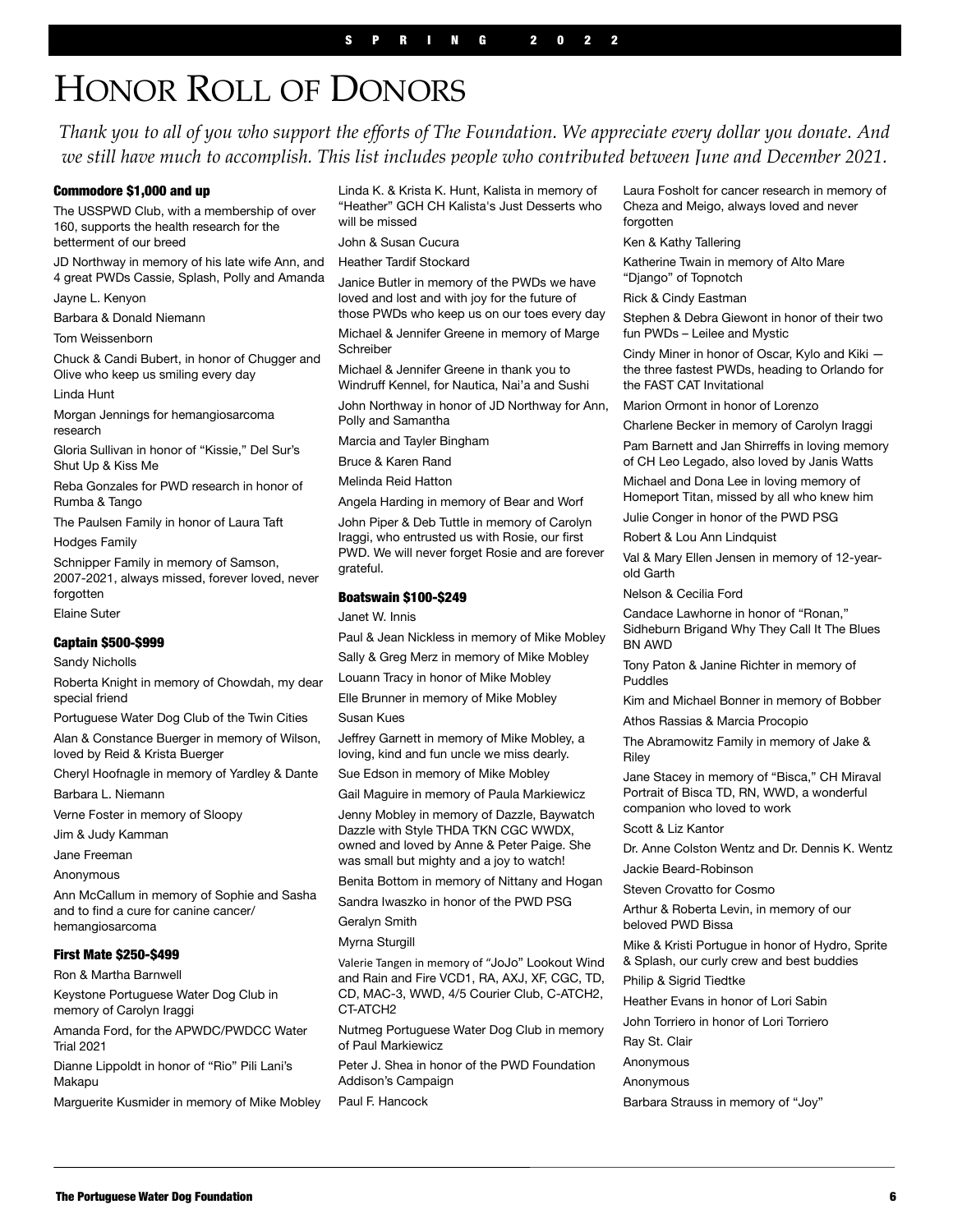#### SPRING 2019 SPRING 2022

#### Boatswain \$100- \$250 (continued)

Nancy Gills

Angela Harding in honor of the PWD PSG

William Rockford

Terry Freeman

Marilyn Rimmer

James Starkey & Ann Harrison

John Piper & Deb Tuttle in memory of Mike Mobley, who helped us in our PWD Club with his friendship, generosity and love of the breed.

Barry & Suzette Pangrle

Karen Latham in honor of the PWD PSG

Donna Fisher in honor of Maya Nancy Hollmeier

#### Sailor \$50-\$99

Anne & Peter Paige in memory of Linwood Kulp Audrey Hiebler and Tracey Dearborn in memory of Mike Mobley, a dear friend

Amanda Ford in memory of Mike Mobley

Elizabeth J. Wiggins in memory of Mike Mobley

Anne & Peter Paige in memory of Mike Mobley

Jessica Dotson in memory of Mike Mobley

Greg Kruse & Mary Morehouse

Lenny & Elyse LaForest in memory of "Sam" BVSS GCH C-Lion's Sequel to the Ring WWD, AX, AXJ, SSA, AD, OAF, AS AOM X 3, GROM, loved and missed by Heather Shilo and Terese Phillips

Linda K. & Krista K. Hunt, Kalista in congratulations on your new titles to "Beckon" Kalista Zummon With A Wave BN TN OA AXJ OF TKA for his OF and AXJ

Nancy Perry

Vanessa Ward in loving memory of Addy, who was owned and loved by Kathy Milberger

Freddie Berg & Nancy Kallison in thanks to Ellie Chiampa & Tim Lorenz

Freddie Berg & Nancy Kallison in thanks to Susan & Fred Forman

Amber Dulin in memory of Mike Mobley

Linda K. & Krista K. Hunt, Kalista in congratulations for your new titles to "Roma" Kalista's Bonny Billow Diver CGCA TKI CGCU for her CGCA and CGCU

Linda K. & Krista K. Hunt, Kalista in congratulations for your new titles to "Lyra" Kalista's Vega A Lyrae RI TKI SENE SWE AWD for her SCE and SWE

Mary Lou McKeone-Mallo in memory of Decker, loved and missed by Brad Novak & Debbie Topolski

Jerry Rollyson in memory and honor of Mike Mobley

Connie Wood in memory of Mike Mobley

The Newill Family in memory of Michael Joseph Mobley

Peter & Anne Paige in honor of Shirley Jane Boyd

Jonathan Breakstone in thanks to Lauren McDermott for her tremendous effort on behalf of Portuguese Water Dogs

Linda K. & Krista K. Hunt, Kalista in congratulations on your new titles to Kalista's Already AWOL OA OAJ XF AWD "Yikes" for her JWD and AWD

Linda K. & Krista K. Hunt, Kalista in congratulations for your new titles to "Hydro" CH Kalista To Splash-N-Dash BN RN TD MX MXJ T2B SWE SCM SIM SEM SBE CGC TKI for his SBE and SWE

Linda K. & Krista K. Hunt, Kalista in congratulations for your new titles to "Sprite" Kaklista's Serendipity RN NA NAJ SWA SEM SBA SIE SEE CGC TKI for her SBA SWA and **SFM** 

Lisa Wiley in honor of the PWD PSG

Kimberly Beach in thanks to Alison Hess

Pam Marcus & Keanu in thanks to John Wilson for taking pictures of the PWDNC water trial

Judy Bruch for hemangiosarcoma research, in memory of "Salty" Bayswater's Essence of the Sea who was loved by Shelly & Jason Mart

Dr. Robert and Cynthia Strouse

Nancy Riccio Hughes

Allison Fritts

Eliot H. Brown in honor of the PWDF Addison's Campaign

John W. Haeger

Sarah Maas in honor of the PWD PSG

Mrs. Fabiana Bazzani in honor of the PWD PSG Traci Responte

Rio Salgado Portuguese Water Dog Club in memory of Del Sur's Wild West Odyssey, who was loved and is missed by Amy and Cindy Jones

Angela & Andy Kalmanash, for funds targeted to Hemangiosarcoma research in honor of Alison Ross Hess

Rio Salgado Portuguese Water Dog Club in memory of "Leo," CH Legado Ultimo Uva Barbera por Leonardo RN, loved and missed by Janis Watts

Cheryl Blancett

Terri Willner

Jerry & Kim Wolcoveick in memory of Alice Vicha and all the Norvic PWDs

Mary Nottingham in memory of "Kinsale," Fair Skies Work of Art MACH2, WWD, THD, CD, RN Gerry Nogelo

April & Bud Carter in memory of our sweet Gabbie and Cinco

John & Diane Burke

Paul & Fran Fehling

Mary Warner

Anonymous

Peter & Lynne Schwartz

Charles & Beverly Ironside

Larry & Shirley Walden

Marsha M. Cohen in honor of the lovely Rosie

Larry Mitchum

Steven & Mary Goodman

Matthew & Kendra Yociss as Happy Birthday to Taylor Belle who turns 10 in July, and Sasha Rayne who turns 9 in October

Paul Croce in memory of Bobbi, Sweetie Pie & Dory

Angelika Ebenig in honor of the PWD PSG Carol Hillman

Roslyn Eskind in memory of Paula Markiewicz

Roslyn Eskind in memory of LouLou, loved by the Strashin Family

Debbie & Jim Griffiths in honor of Ziggy, the funniest dog we've ever known

Ann Benninger in honor of the PWD PSG

Jim & Carreen Wright in honor of Franklin & **Lucky** 

David & Deborah Minkof

Dr. Claire deChristina & Curtis Reif as thank you to Linda Hunt for making it possible to adopt Bosun and Gibbs

Gwenn & Paul Sawchuk

#### Deck Hand up to \$49

Sandra Novicki in memory of Sailor

Dan Dietrich

Leigh Pelc in memory of "Butch" who was loved by Caroline Shaw and family

Linda K. & Krista K. Hunt, Kalista in congratulations on your new titles to "Beckon" Kalista Zummon With A Wave BN RN AX AXJ OF TKA for his AX

Rita Araujo in memory of Shirley Jane Boyd

Linda K. & Krista K. Hunt, Kalista in congratulations on your new title to Kalista's Anchors Aweigh TKI JWD "Owen" for his JWD

Linda K. & Krista K. Hunt, Kalista in congratulations on your new title GCH CH Kalista's Ultra Black Magic Water RN MX MXJ T2B TKI CGC WWD "Beamer" for his WWD

Southern California Portuguese Water Dog Club in memory of "Momo" Stillhouse Vincent VanGogh-T AWD

Jamie Coleman in honor of Mike Mobley

Rita Araujo in memory of Paula Markiewicz

Linda K. & Krista K. Hunt, Kalista in congratulations on your new titles to "Beckon" Kalista Zummon With A Wave BN RN AX AXJ XF TKA for his XF